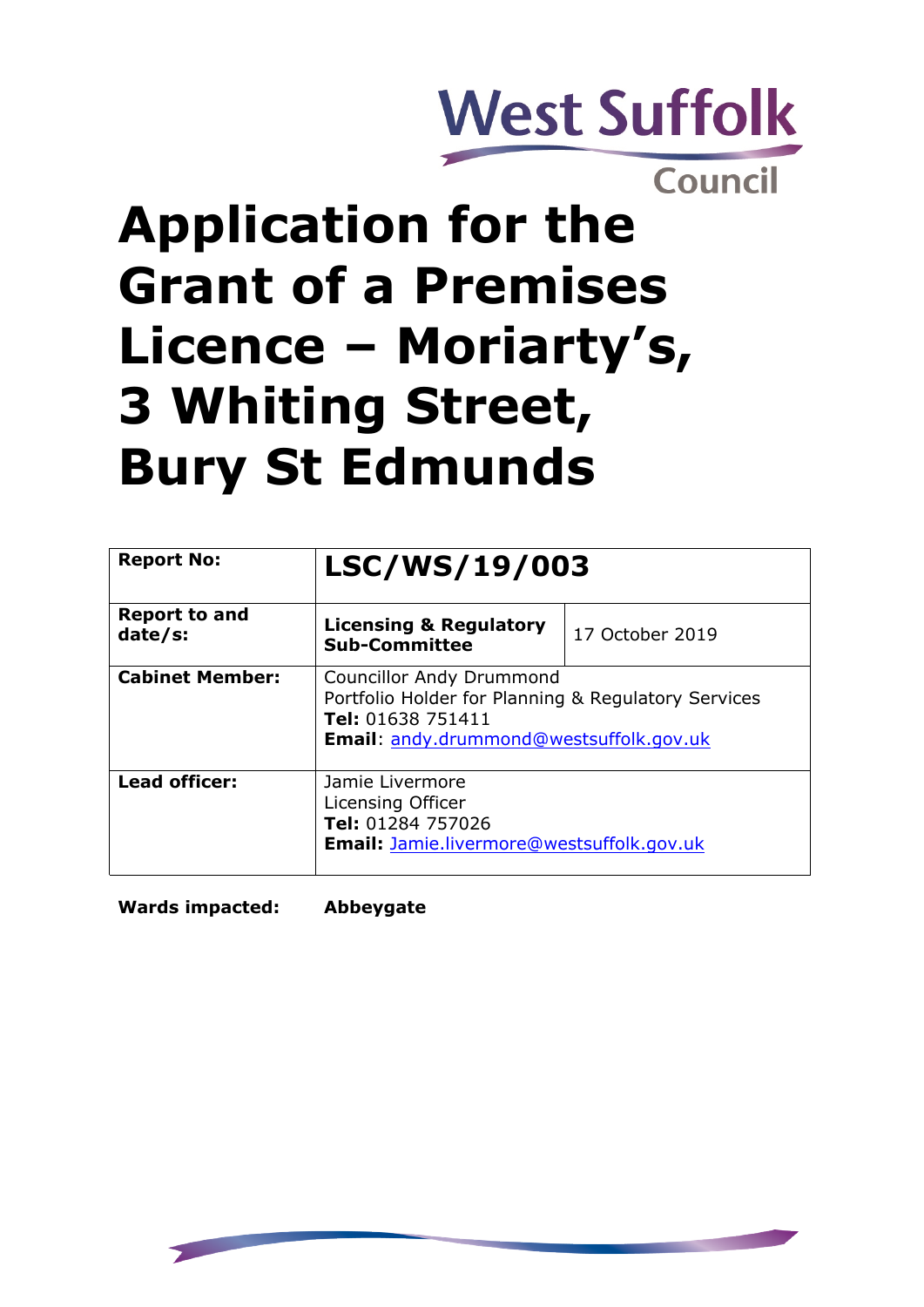**Recommendation: It is recommended that, in determining the application with a view to promoting the licensing objectives in the overall interests of the local community, Members give appropriate weight to, the steps that are appropriate to promote the licensing objectives; West Suffolk Council's Statement of Licensing Policy; Guidance issued under Section 182 of the Licensing Act 2003; the representations attached to this report, and any further relevant information presented to the Sub-Committee on the day of the Hearing.**

**The steps may be:**

- **(a) Grant the licence, subject to such conditions as are consistent with the operating schedule accompanying the application, modified to such extent as the Authority considers necessary for the promotion of the licencing objectives, OR**
- **(b) Exclude from the scope of the licence any of the licensable activities to which the application relates, OR**
- **(c) Reject the application**

## **1. Background / Context**

- 1.1 An application for the Grant of a Premises Licence, made under the Licensing Act 2003, was received and accepted by the Licensing Authority on 28 August 2019. The application form and associated plan are attached as **Appendix 1** and **Appendix 2** respectively.
- 1.2 The application, made by Moriarty's Restaurants Limited, proposes an espresso and cocktail bar set over two levels. The licensable activities proposed under the authorisation of a Premises Licence are as follows;
	- Supply of Alcohol (On sales only) Monday – Wednesday, Sunday 11:00-21:30 Thursday 11:00-22:30 Friday-Saturday 11:00-23:30
	- Provision of Recorded Music (Indoors only) Monday – Wednesday, Sunday 08:00-21:30 Thursday 08:00-22:30 Friday – Saturday 08:00-23:30
	- Late Night Refreshment (Indoors only) Friday – Saturday 23:00-23:30
- 1.3 The Licensing objectives which must be actively promoted by the applicant/holder of any Premises Licence issued under the Licensing Act 2003 are as follows;

**State of the Company's Company**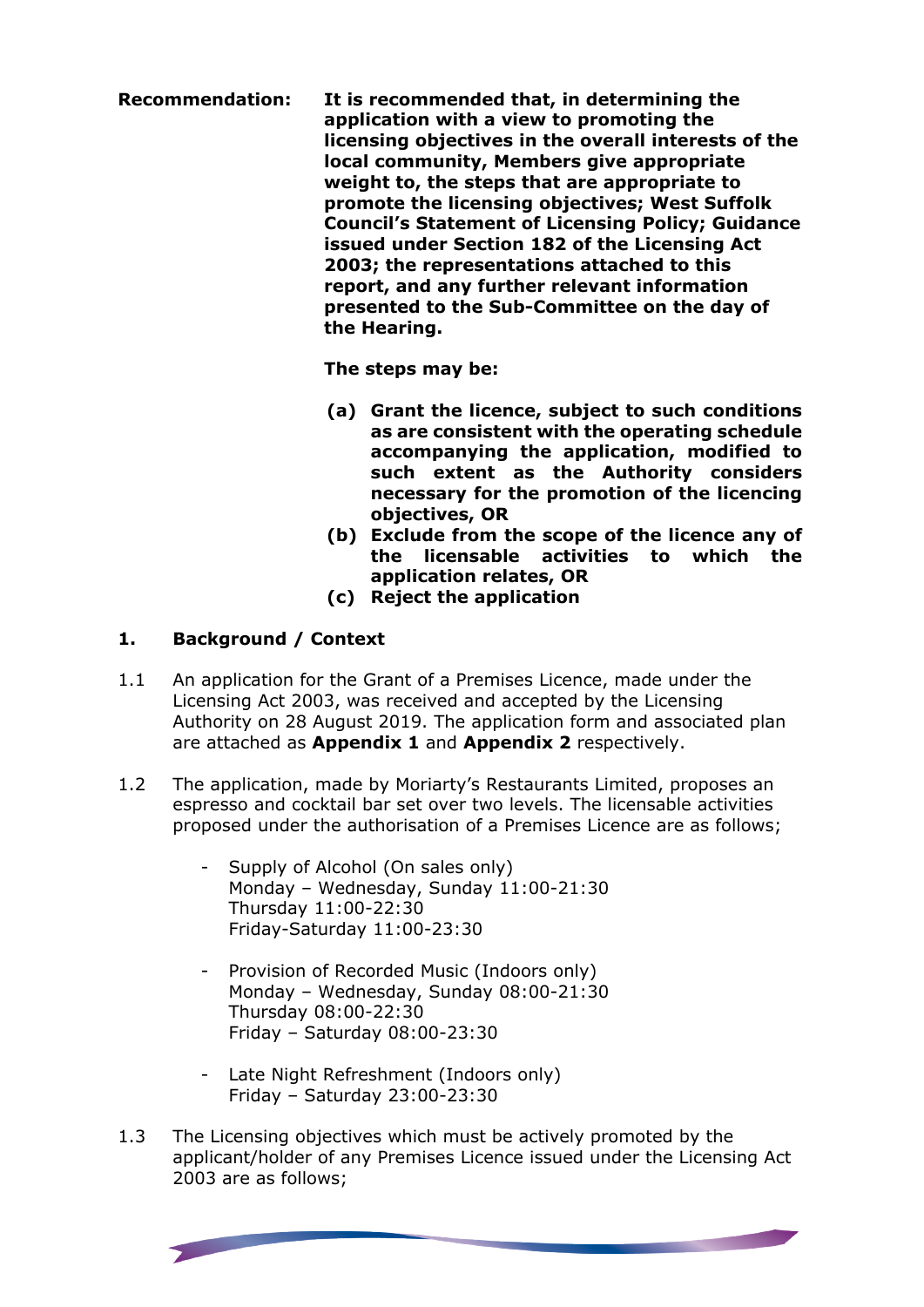- The Prevention of Crime & Disorder
- Public Safety
- Prevention of Public Nuisance
- Protection of Children from Harm
- 1.4 A statutory 28 day consultation period started on 29 August 2019 and ended on 26 September 2019. This enabled Responsible Authorities and 'Other Persons' to make representations towards the application. 'Other Persons' includes any individual, body or business whether or not they live in the vicinity.
- 1.5 The details of the application were published in the local newspaper, displayed on the exterior of the premises, and advertised on the Council's website during the consultation period, as per the regulations.
- 1.6 Comments were received by Suffolk Constabulary and West Suffolk Council's Public Health and Housing department, both of whom are Responsible Authorities. Both Authorities requested additional conditions to be added to the Operating Schedule in order to conform to the positive promotion of the four Licensing objectives. The applicant has consented in writing to these additional conditions, therefore representations were not necessary and they would automatically be applied to the licence if it were to be granted. The comments are attached as **Appendix 3**.
- 1.7

A total of 7 representations were received by the Licensing Authority from 'Other Persons' within the statutory time frame, resulting in the necessitation of this hearing. The details of the representations are attached as **Appendix 4**.

### **2. Proposals**

- 2.1 Members should seek to focus the hearing on the steps considered appropriate to promote the particular licence objective or objectives that have given rise to the specific representation and avoid straying into undisputed areas.
- 2.2

Members should strongly consider the adopted Cumulative Impact Assessment held within the Council's Statement of Licensing Policy.

#### **3. Legal Compliance**

- 3.1 The Sub-Committee may take any of the steps set out below, provided they are proportionate and appropriate for the promotion of the licensing objectives:
	- (a) Grant the licence, subject to such conditions as are consistent with the operating schedule accompanying the application, modified to such extent as the Authority considers necessary for the promotion of the licencing objectives
	- (b) Exclude from the scope of the licence any of the licensable activities to which the application relates, or

**State of the Company's Service**